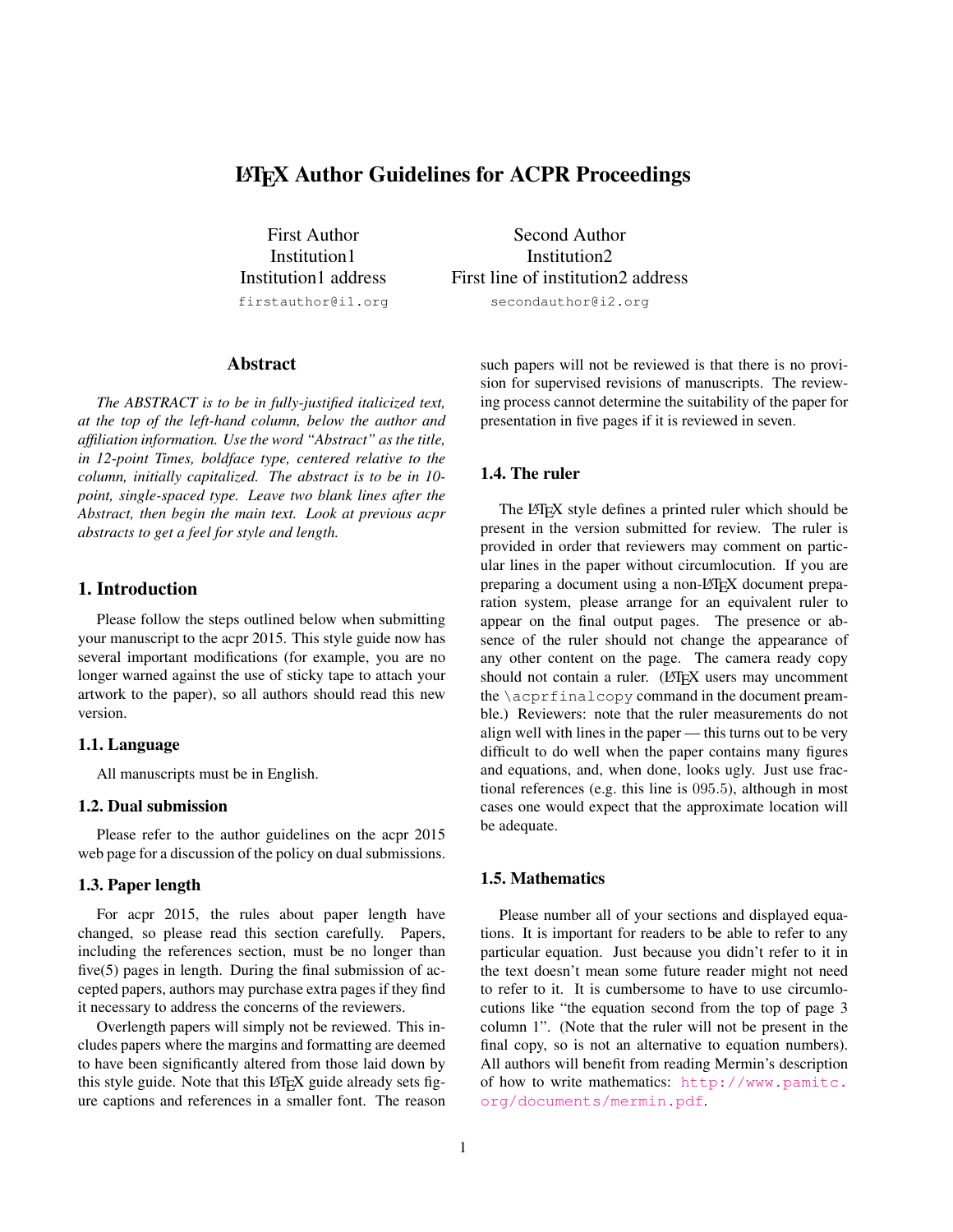#### <span id="page-1-0"></span>1.6. Blind review

Many authors misunderstand the concept of anonymizing for blind review. Blind review does not mean that one must remove citations to one's own work—in fact it is often impossible to review a paper unless the previous citations are known and available.

Blind review means that you do not use the words "my" or "our" when citing previous work. That is all. (But see below for techreports.)

Saying "this builds on the work of Lucy Smith [1]" does not say that you are Lucy Smith; it says that you are building on her work. If you are Smith and Jones, do not say "as we show in [7]", say "as Smith and Jones show in [7]" and at the end of the paper, include reference 7 as you would any other cited work.

An example of a bad paper just asking to be rejected:

An analysis of the frobnicatable foo filter.

In this paper we present a performance analysis of our previous paper [1], and show it to be inferior to all previously known methods. Why the previous paper was accepted without this analysis is beyond me.

[1] Removed for blind review

An example of an acceptable paper:

An analysis of the frobnicatable foo filter.

In this paper we present a performance analysis of the paper of Smith *et al*. [1], and show it to be inferior to all previously known methods. Why the previous paper was accepted without this analysis is beyond me.

[1] Smith, L and Jones, C. "The frobnicatable foo filter, a fundamental contribution to human knowledge". Nature 381(12), 1-213.

If you are making a submission to another conference at the same time, which covers similar or overlapping material, you may need to refer to that submission in order to explain the differences, just as you would if you had previously published related work. In such cases, include the anonymized parallel submission [\[4\]](#page-3-0) as additional material and cite it as

[1] Authors. "The frobnicatable foo filter", F&G 2014 Submission ID 324, Supplied as additional material fg324.pdf.

Finally, you may feel you need to tell the reader that more details can be found elsewhere, and refer them to a technical report. For conference submissions, the paper must stand on its own, and not *require* the reviewer to go

to a techreport for further details. Thus, you may say in the body of the paper "further details may be found in [\[5\]](#page-3-1)". Then submit the techreport as additional material. Again, you may not assume the reviewers will read this material.

Sometimes your paper is about a problem which you tested using a tool which is widely known to be restricted to a single institution. For example, let's say it's 1969, you have solved a key problem on the Apollo lander, and you believe that the acpr70 audience would like to hear about your solution. The work is a development of your celebrated 1968 paper entitled "Zero-g frobnication: How being the only people in the world with access to the Apollo lander source code makes us a wow at parties", by Zeus *et al*.

You can handle this paper like any other. Don't write "We show how to improve our previous work [Anonymous, 1968]. This time we tested the algorithm on a lunar lander [name of lander removed for blind review]". That would be silly, and would immediately identify the authors. Instead write the following:

We describe a system for zero-g frobnication. This system is new because it handles the following cases: A, B. Previous systems [Zeus et al. 1968] didn't handle case B properly. Ours handles it by including a foo term in the bar integral.

The proposed system was integrated with the Apollo lunar lander, and went all the way to the moon, don't you know. It displayed the following behaviours which show how well we solved cases A and B: ...

As you can see, the above text follows standard scientific convention, reads better than the first version, and does not explicitly name you as the authors. A reviewer might think it likely that the new paper was written by Zeus *et al*., but cannot make any decision based on that guess. He or she would have to be sure that no other authors could have been contracted to solve problem B.

FAQ: Are acknowledgements OK? No. Leave them for the final copy.

### 1.7. Miscellaneous

...

Compare the following:

| \$conf a\$                                                  | $\frac{\text{conf}_a}{\text{f}_a}$ |
|-------------------------------------------------------------|------------------------------------|
| $\mathcal{S}\mathcal{L}$ = $\mathcal{S}\$ = $\text{conf}_a$ |                                    |
| See The T <sub>F</sub> Xbook, p165.                         |                                    |

The space after *e.g*., meaning "for example", should not be a sentence-ending space. So *e.g*. is correct, *e.g.* is not. The provided \eg macro takes care of this.

When citing a multi-author paper, you may save space by using "et alia", shortened to "*et al*." (not "*et. al.*" as "*et*" is a complete word.) However, use it only when there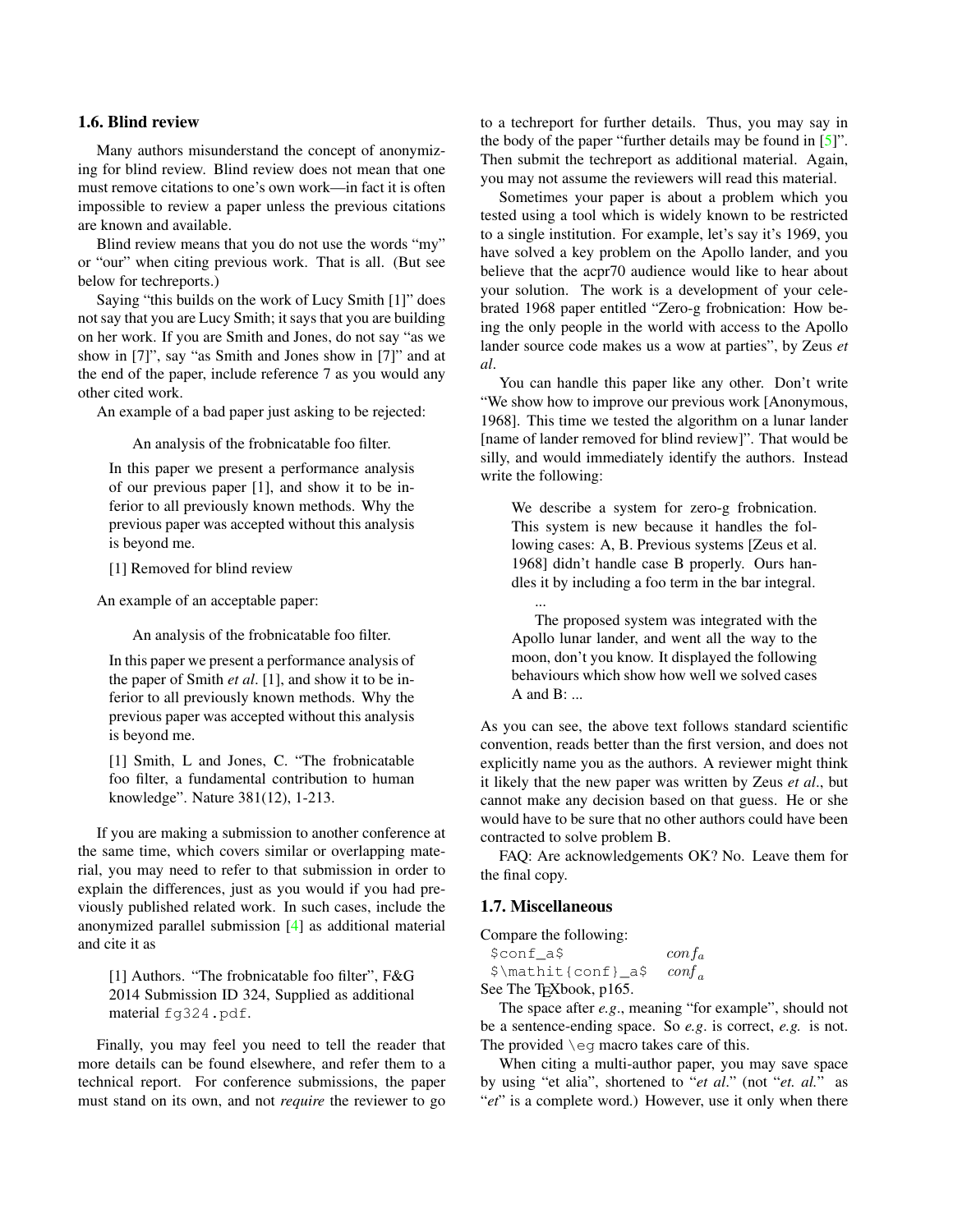<span id="page-2-2"></span>

Figure 1. Example of caption. It is set in Roman so that mathematics (always set in Roman:  $B \sin A = A \sin B$ ) may be included without an ugly clash.

<span id="page-2-0"></span>are three or more authors. Thus, the following is correct: " Frobnication has been trendy lately. It was introduced by Alpher [\[1\]](#page-3-2), and subsequently developed by Alpher and Fotheringham-Smythe [\[2\]](#page-3-3), and Alpher *et al*. [\[3\]](#page-3-4)."

This is incorrect: "... subsequently developed by Alpher *et al*. [\[2\]](#page-3-3) ..." because reference [\[2\]](#page-3-3) has just two authors. If you use the \etal macro provided, then you need not worry about double periods when used at the end of a sentence as in Alpher *et al*.

For this citation style, keep multiple citations in numerical (not chronological) order, so prefer  $[2, 1, 4]$  $[2, 1, 4]$  $[2, 1, 4]$  $[2, 1, 4]$  $[2, 1, 4]$  to  $[1, 2, 4]$  $[1, 2, 4]$  $[1, 2, 4]$  $[1, 2, 4]$ .

### 2. Formatting your paper

All text must be in a two-column format. The total allowable width of the text area is  $6\frac{7}{8}$  inches (17.5 cm) wide by  $8\frac{7}{8}$  inches (22.54 cm) high. Columns are to be  $3\frac{1}{4}$  inches  $(8.25 \text{ cm})$  wide, with a  $\frac{5}{16}$  inch  $(0.8 \text{ cm})$  space between them. The main title (on the first page) should begin 1.0 inch (2.54 cm) from the top edge of the page. The second and following pages should begin 1.0 inch (2.54 cm) from the top edge. On all pages, the bottom margin should be 1-1/8 inches (2.86 cm) from the bottom edge of the page for  $8.5 \times 11$ -inch paper; for A4 paper, approximately 1-5/8 inches (4.13 cm) from the bottom edge of the page.

#### 2.1. Margins and page numbering

All printed material, including text, illustrations, and charts, must be kept within a print area 6-7/8 inches (17.5 cm) wide by 8-7/8 inches (22.54 cm) high.

#### 2.2. Type-style and fonts

Wherever Times is specified, Times Roman may also be used. If neither is available on your word processor, please use the font closest in appearance to Times to which you have access.

MAIN TITLE. Center the title 1-3/8 inches (3.49 cm) from the top edge of the first page. The title should be in Times 14-point, boldface type. Capitalize the first letter of nouns, pronouns, verbs, adjectives, and adverbs; do not capitalize articles, coordinate conjunctions, or prepositions (unless the title begins with such a word). Leave two blank lines after the title.

AUTHOR NAME(s) and AFFILIATION(s) are to be centered beneath the title and printed in Times 12-point, non-boldface type. This information is to be followed by two blank lines.

The ABSTRACT and MAIN TEXT are to be in a twocolumn format.

MAIN TEXT. Type main text in 10-point Times, singlespaced. Do NOT use double-spacing. All paragraphs should be indented 1 pica (approx. 1/6 inch or 0.422 cm). Make sure your text is fully justified—that is, flush left and flush right. Please do not place any additional blank lines between paragraphs.

Figure and table captions should be 9-point Roman type as in Figures [1](#page-2-0) and [2.](#page-3-5) Short captions should be centred. Callouts should be 9-point Helvetica, non-boldface type. Initially capitalize only the first word of section titles and first-, second-, and third-order headings.

FIRST-ORDER HEADINGS. (For example, 1. Introduction) should be Times 12-point boldface, initially capitalized, flush left, with one blank line before, and one blank line after.

SECOND-ORDER HEADINGS. (For example, 1.1. Database elements) should be Times 11-point boldface, initially capitalized, flush left, with one blank line before, and one after. If you require a third-order heading (we discourage it), use 10-point Times, boldface, initially capitalized, flush left, preceded by one blank line, followed by a period and your text on the same line.

#### 2.3. Footnotes

Please use footnotes<sup>[1](#page-2-1)</sup> sparingly. Indeed, try to avoid footnotes altogether and include necessary peripheral observations in the text (within parentheses, if you prefer, as in this sentence). If you wish to use a footnote, place it at the bottom of the column on the page on which it is referenced. Use Times 8-point type, single-spaced.

#### 2.4. References

List and number all bibliographical references in 9-point Times, single-spaced, at the end of your paper. When referenced in the text, enclose the citation number in square brackets, for example [\[4\]](#page-3-0). Where appropriate, include the name(s) of editors of referenced books.

<span id="page-2-1"></span><sup>&</sup>lt;sup>1</sup>This is what a footnote looks like. It often distracts the reader from the main flow of the argument.